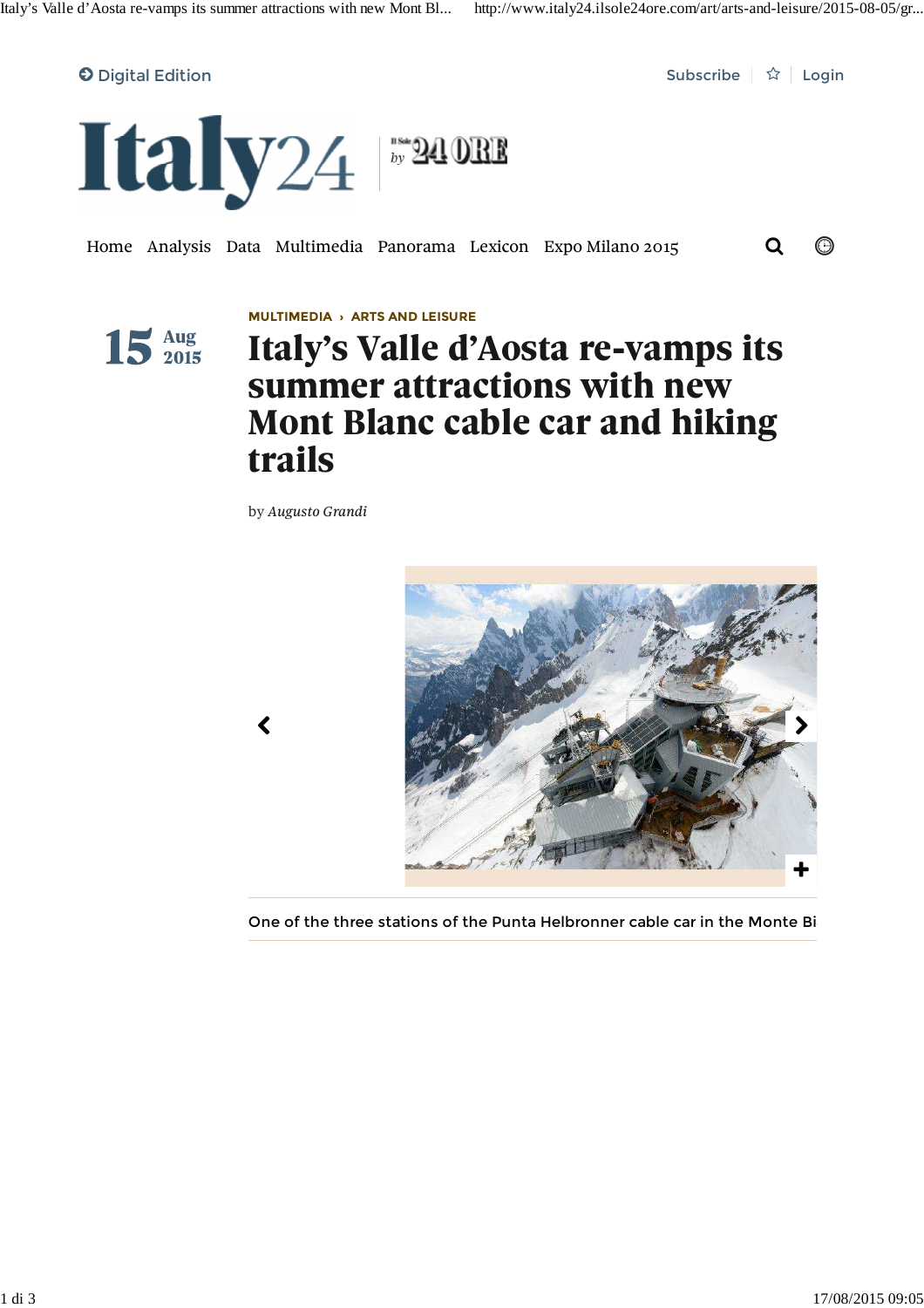Summer tourism in Italy's Alps is at risk if the industry does not understand that guests must find mountains, culture, land preservation, food and wine, and at very different values from those found at the beach, according to a recent study by Federturismo's Osservatorio Turistico della Montagna.

The *Aosta* Valley north of *Turin*, despite the blunders, is trying to respond to these needs.

On one hand there's Mont Blanc's new cable car, a wonder which at more than  $\epsilon$ 100 million is capable of providing unique experiences even to those that understand little or nothing about the mountains, by bringing guests 3,466 meters up without a problem.

At the same time, posh year-round resort Courmayeur is dedicating this summer's mountaineering festival "Passione Verticale" to the golden age of mountain climbing, with meetings with alpinists and films on topics ranging from historic ascents to life in a Himalayan village.

On the other, there's the Gran Paradiso National Park's numerous programs that focus on tourism related to the environment and its protection. And combining nature and history, the national park has just rennovated an historic climbing trail (from Valnontey to the Sella Refuge) which was part of the network of mule paths and routes used and often made by King Vittorio Emanuele II for his hunting trips.

It's no coincidence that the Sella Refuge, which is now a point of reference for hiking, used to be one of the royal hunting lodges. The new path can be covered in around two an a half hours, with a altitude disparity of around 921 meters.

But the Gran Paradiso National Park has also thought about those whom are less able to go on treks, by offering a film festival that focuses on the appreciation of naturalistic cinema, also involving the *Piedmont* area of the park and combining environment with culture.

On the other side of the Valle d'Aosta valley, north of the Dora river, Ayas is betting on its ability to attract tourists with its new Monterosa Terme spa. A facility built for relaxation, where you can also train on a climbing wall. A swimming pool and sauna with a view of Monte Rosa, and a facility dedicated to a location that should be preserved but instead risks being damaged in order to build a new ski slope in one of the most beautiful valleys of the Alps.

Valle d'Aosta is also trying to transform itself into a destination for